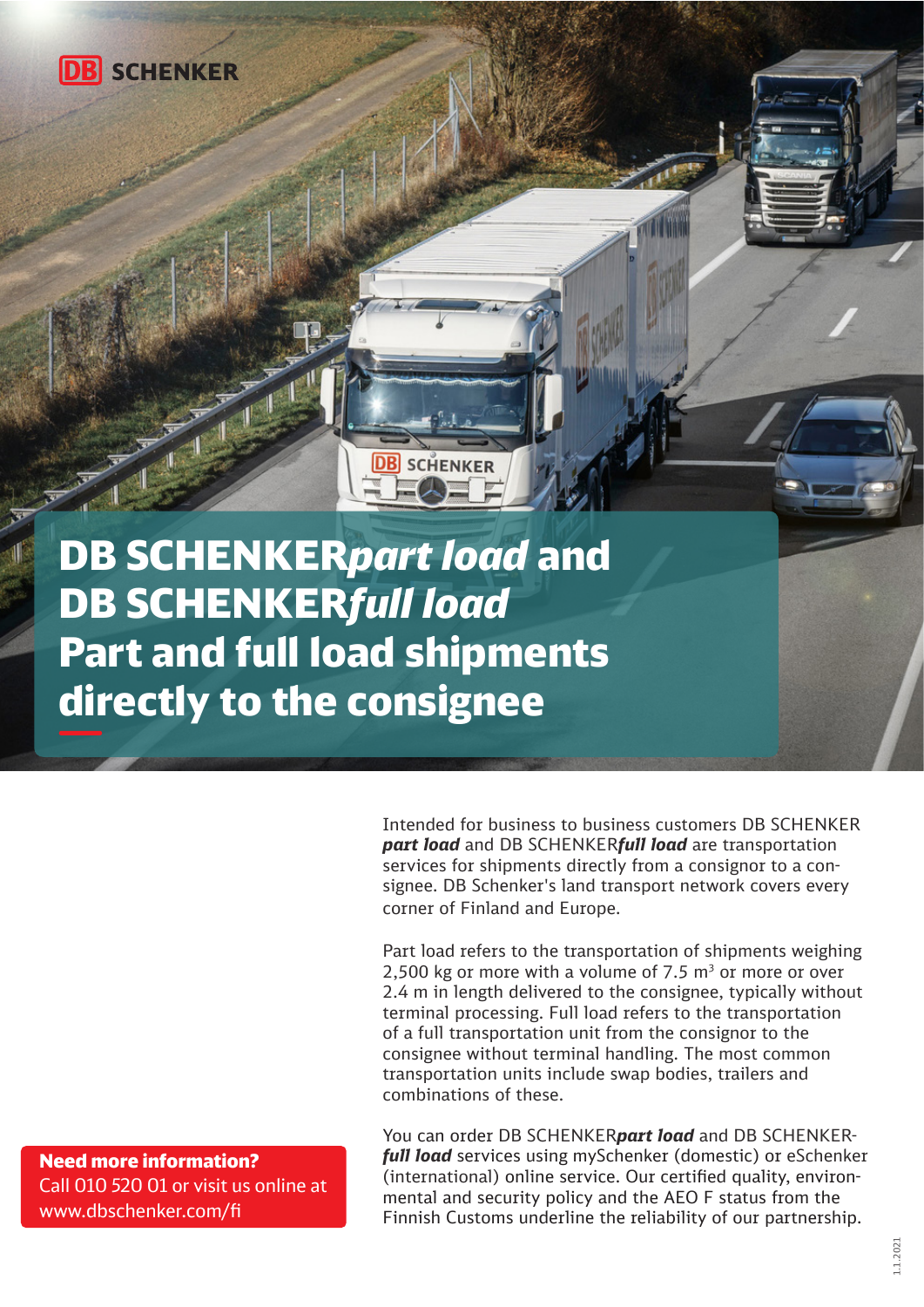# **B** SCHENKER

**DB SCHENKER***part load* **and DB SCHENKER***full load* **services are provided according to current freight rates, service fees and the General Terms and Conditions.** The relevant information is available via our website or your contact person. Below you will find an overview of the key features of the service.

#### **Transportation order and additional services**

Place your export and domestic transportation order by 12 noon on the working day preceeding the desired pick-up date at the latest. You can place your transportation order via online services by 1 p.m. on the working day preceeding desired pickup. Place your import transprotation order no later than two working days before your desired pick-up date. When placing your order, indicate the actual weight, volume and cargo space your shipment needs in loading meters. You can also supplement your transportation with the following value added services:

- part and full load shipment unloading and loading with a tail lift
- delivery or pick-up at a specific time
- transportation of dangerous goods with classification restrictions
- same day pick up in Finland
- heated transports from October 1 to April 30 in Finland
- delivery to private persons in Finland
- customized crane services in domestic transportation

## **Pricing**

Prices are based on the selected product option, the transportation route and the tax weight of the shipment.

#### **Consignment size and measures**

The volume of a part or full load shipment is over  $7.5$  m<sup>3</sup> or 1.35 loading meters, its weight is 2,500 kg or more, or the length of a single parcel is more than 2.4 m. The shipment must be packed and suitable for mechanical handling.

Separate terms are applied to handling and defining the tax weight of **long goods** (over 2.4 m). Pricing of long goods is described more specifically in connection with value added services for [domestic land transport in Finland](https://www.dbschenker.com/resource/blob/593328/abb7c7b260306c3c01eb044cbaa3dbf1/value-added-services-for-domestic-land-transports-in-finland-data.pdf) and for [international land transport.](https://www.dbschenker.com/resource/blob/593330/eef2987e0b8b8171af17c3296506abbd/value-added-services-for-internatonal-transports-data.pdf)

#### **Transport documents and address labels**

Each shipment required transport documents and address labels with SSCC barcodes. Attach the address labels to each part load package and long goods. Full cargo loads do not require an address label. The required transportation documents and address labels with SSCC barcodes are available on the mySchenker and eSchenker online service. Authorities may also require other transportation documents depending on the type of product and transportation location. A transportation document made by the consignor is only a backup for a driver and it doesn´t follow the shipment all the way. Please inform the consignee beforehand.

 The time-related value-added services for the import and export transports in EU's external trade with DB SCHENKER*part load* and DB SCHENKER*fullload*, are only available if the shipping documents and customs declarations have been prepared with DB Schenker companies, not with third parties.

#### **Pick-up**

We pick up shipments ordered by the deadline by 4 p.m. on the following working day or according to the chosen value added service option or by separate agreement. We will pick up shipments using line haul vehicles and their standard equipment, unless otherwise agreed upon. The pick-up location must be manned at the agreed pick-up time. The sender must pack the shipment, as well as load and fasten it to the load space.

#### **Delivery**

Shipments are delivered to the delivery address that is indicated in the order and is freely accessible by a vehicle combination. It must be possible to deliver shipments using the same transportation unit with which the shipments were picked up. Shipments are only handed over to the recipient indicated in the order, and the recipient must unload part and full load shipments using their own equipment.

#### **All services under one roof**

We provide comprehensive solutions, from transportation to warehousing and value-added services. With our help, you can reach your customers easily in Finland and abroad.

# **Check-list for smooth transportation**

- 1. Place your transportation order via online services early enough and enter the actual weight, volume and loading meters of your shipment.
- 2. Pack your shipment so that it is suitable for mechanical handling
- 3. Attach an address label with an SSCC barcode to each package of a partial load and long goods.

*Track your shipment with mySchenker or eSchenker online service.*